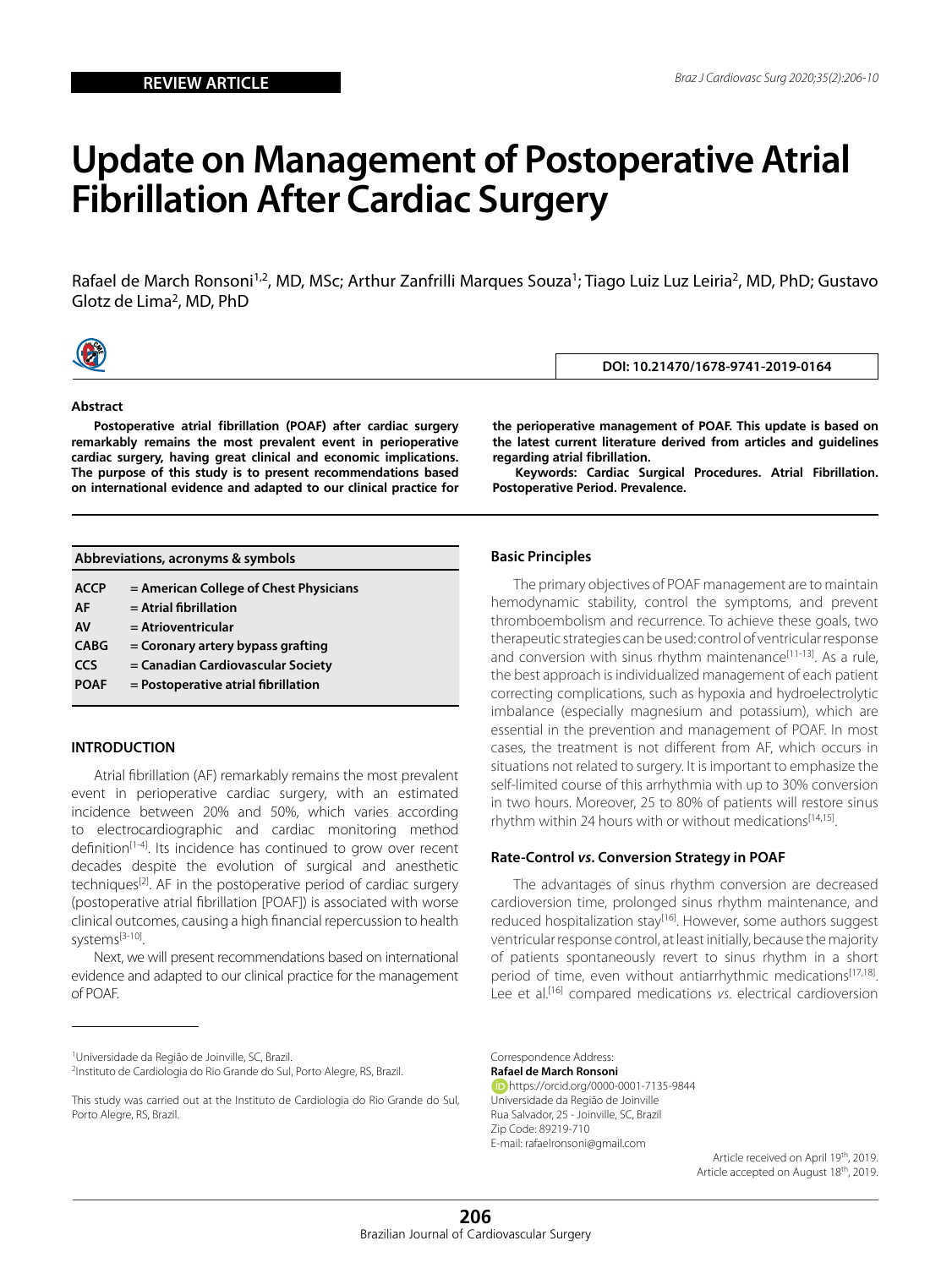for heart rate control in POAF using multivariate analysis in order to control for age, sex, beta-blockers usage, and surgery type. According to the authors, the antiarrhythmic strategy showed a tendency (P=0.08) to reduce the time to sinus rhythm reversion. There was also reduced length of hospital stay in the group receiving antiarrhythmic drugs (P=0.05). The AF recurrence rate after hospital discharge was similar in both groups (*P*=0.24). The same authors, in a pilot study with a similar design, showed no statistical difference between the two strategies in conversion time from AF to sinus rhythm (P=0.8). At the end of the study, 91% of heart rate control arm patients and 96% of control arm rhythm patients were in sinus rhythm, with no statistical significance<sup>[16]</sup>.

The control of ventricular response during AF can be performed with various drugs, including digitalis, beta-blockers, and calcium channel blockers<sup>[2]</sup>. However, the control of response during this period, characterized by increased adrenergic stress, can be particularly difficult<sup>[12,19]</sup>. Beta-blockers are the first-choice medications in postoperative care after cardiac surgery, especially in the presence of ischemic heart disease, unless there are contraindications<sup>[12]</sup>. Importantly, they may be poorly tolerated or contraindicated in the presence of bronchial asthma, decompensated heart failure, and atrioventricular (AV) conduction disorders. Alternatively, non-dihydropyridine calcium channel blockers may be used, except in the presence of AV conduction disorder. Digoxin is less effective because it lacks action on adrenergic tone superimposing the vagotonic effects of the drug on the AV node, but it may be used in the presence of congestive heart failure<sup>[15,20]</sup>.

Given the self-limited course, electrical cardioversion is usually unnecessary when the arrhythmia occurs in the immediate postoperative period. The option of electrical cardioversion for rhythm control should be used in the presence of hemodynamic instability, acute cardiac insufficiency, or myocardial ischemia. It should also be used when the chemical cardioversion fails to revert to sinus rhythm. Anteroposterior paddles and biphasic shock are recommended to optimize the results $[8,21]$ . There is no consensus for the best medication to control POAF rhythm. Because of the frequent changes in the hemodynamic pattern of postoperative patients after cardiac surgery, it is difficult to establish a routine treatment. The benefits of pharmacological therapy should be assessed for each patient in relation to adverse effects<sup>[22]</sup>. A randomized double-blind study comparing propafenone with procainamide given intravenously in the postoperative period of cardiac surgery reported that 59% of patients in the propafenone group reverted to sinus rhythm, as opposed to only 18% in the procainamide group (P<0.001)<sup>[23]</sup>. In another randomized study, propafenone was compared with amiodarone by Di Biasi et al.<sup>[24]</sup>. Both drugs were equally effective in controlling POAF. However, during the first hour of infusion, the efficacy of propafenone was greater than of amiodarone (44.7% and 19.5% reversion rate, respectively, *P*<0.005). Another study compared propafenone, ibutilide, and a control group in the treatment of POAF. They concluded that only ibutilide decreased the duration of AF (P=0.01). Another randomized, doubleblind, placebo-controlled trial of ibutilide in 302 patients was performed. Ibutilide (1 mg, intravenously) resulted in a higher rate of atrial arrhythmias reversal when compared to placebo

(75% *vs*. 15%, respectively, *P*=0.0001). The efficacy and mean time to conversion were dose-dependent, while conversion rates were higher for atrial flutter than for AF<sup>[17]</sup>. There was a 1.8% incidence of polymorphic ventricular tachycardia in the ibutilide group with a higher incidence in patients with impaired ventricular function<sup>[25]</sup>. Dofetilide, a class III antiarrhythmic agent, showed no difference compared to placebo in the conversion of AF or atrial flutter<sup>[19,26]</sup>. Sotalol has restricted use because it is less effective than other drugs for the treatment of cardioversion. The beta-blocking action is particularly effective for heart rate control in the postoperative period, with a safer profile compared to the drugs previously mentioned<sup>[19,27]</sup>.

The two major complications for using antiarrhythmics in the cardiac surgery postoperative period include ventricular tachycardia (such as *torsades de pointes*) and bradycardia. Risk factors for *torsades de pointes* include electrolyte depletion, bradycardia, and pauses. Excessive diuresis, which often occurs postoperatively, can lead to potassium depletion. Correction of potassium (> 4.0 mEq/L) and magnesium levels before initiation of antiarrhythmic therapy is extremely important. Management of patients with propafenone explicitly recommends a betablocker to be given before antiarrhythmic medication for cardioversion of AF in order to prevent rapid AV conduction in the event of atrial flutter<sup>[19,25,28,29]</sup>. One study compared a group of patients who developed POAF in the postoperative period of coronary artery bypass grafting (CABG), receiving amiodarone and early electrical cardioversion, with another control group (digoxin and procainamide or diltiazem). It was concluded that the amiodarone group and early electrical cardioversion were more effective than the control group for the reversion of AF in sinus rhythm patients submitted to elective myocardial revascularization, with safer profile compared to the drugs previously described<sup>[30]</sup>.

In 2009, the first clinical trial reported on the use of vernakalant compared to placebo for the reversal of POAF and atrial flutter. The study included 210 patients from 43 centers in seven different countries. A reversal rate of 47% was achieved in the medication group compared to 14% in the placebo group (*P*<0.001), with a median reversal of 12 minutes. Reversal of atrial flutter was ineffective and only two major side effects were reported (total AV block and hypotension). No ventricular proarrhythmic effects were detected. Therefore, vernakalant may be used in this clinical context, except in patients with severe heart failure, hypotension, and aortic stenosis<sup>[31]</sup>. Considering antiarrhythmic drugs with demonstrated efficacy (amiodarone, flecainide, propafenone, and vernakalant), there was a markedly different response time: vernakalant after 10 minutes, amiodarone after 24 hours, and propafenone and flecainide with intermediate times<sup>[32]</sup>.

Recently, a clinical trial conducted in 23 Canadian and American centers reported on strategies for the management of POAF with clinical stability in 523 patients undergoing CABG and/ or valvular surgery. Their results demonstrated that the primary endpoint of hospitalization duration was equal between the two groups (5.1 rhythm control *vs*. 5.0 heart rate control, *P*=0.76). Other interesting data revealed that there was no difference in the presence of sinus rhythm in the control heart rate group (89.9% at hospital discharge and 84.2% at 60 days) and in the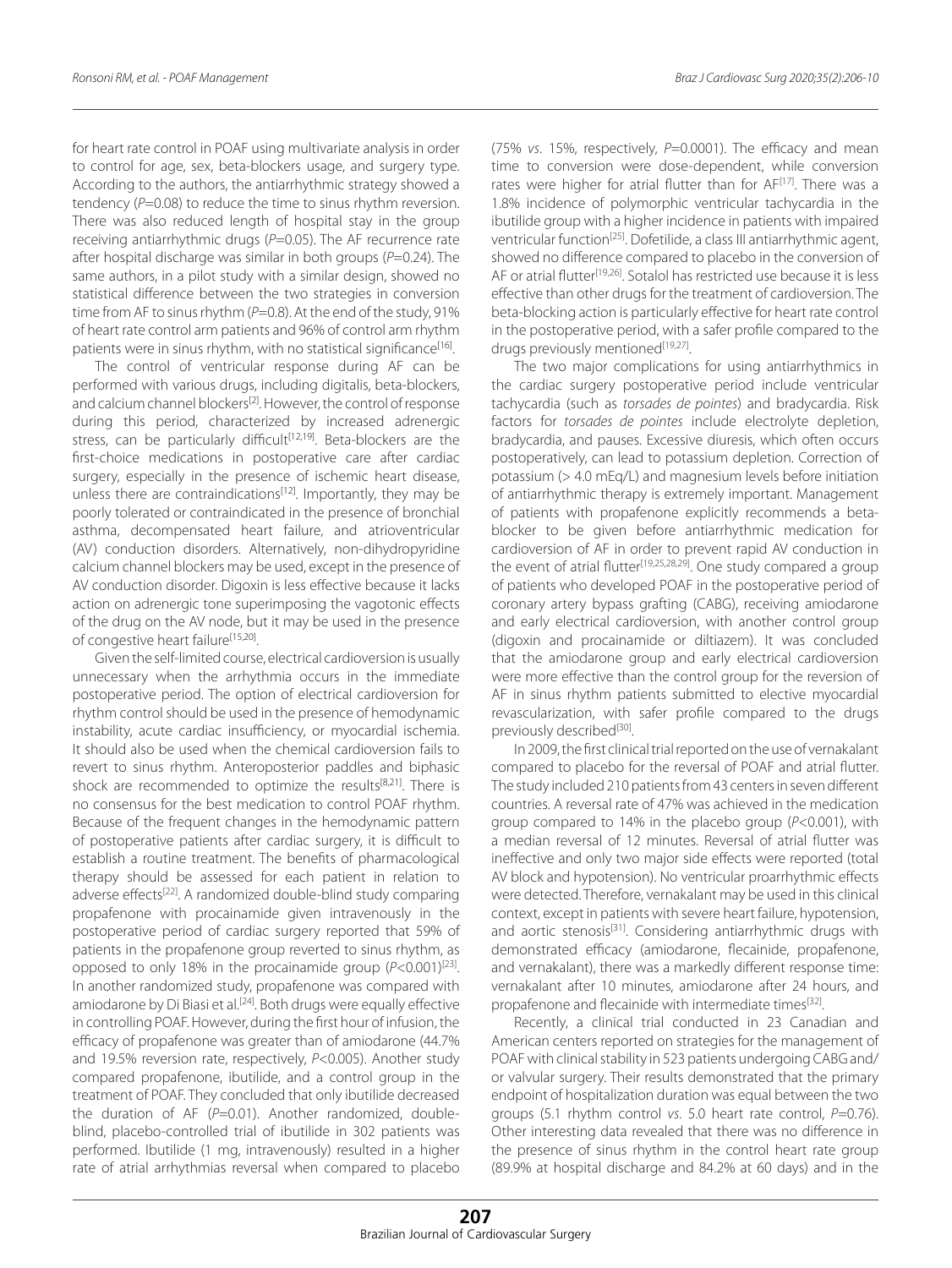| Class of recommendation I   | In the presence of hemodynamic instability, electrical cardioversion<br>is recommended.                                                    | Level of evidence C |
|-----------------------------|--------------------------------------------------------------------------------------------------------------------------------------------|---------------------|
| Class of recommendation IIA | Oral anticoagulation may be considered in patients at risk of stroke,<br>taking into account the risk and benefit in relation to bleeding. | Level of evidence B |
| Class of recommendation IIA | Antiarrhythmic drugs may be considered for symptomatic patients<br>in an attempt to obtain sinus rhythm.                                   | Level of evidence C |

**Table 1**. Therapeutic quidelines for postoperative atrial fibrillation<sup>[37]</sup>.

Table 2. Prophylactic measures for postoperative atrial fibrillation (POAF)<sup>[10]</sup>.

| POAF may be adequately treated by ventricular response control<br>Strong class of recommendation 1<br>or cardiac rhythm control | Moderate level of<br>evidence |
|---------------------------------------------------------------------------------------------------------------------------------|-------------------------------|
|---------------------------------------------------------------------------------------------------------------------------------|-------------------------------|

rhythm control group (93.5% at hospital discharge and 86.9% at 60 days, *P*=0.14 and *P*=0.41, respectively). There was also no difference in cerebrovascular events, readmissions, and mortality between the two groups. It is worth noting the high crossover rate of both groups, between 20-25%, and a careful analysis of potential changes in results<sup>[33]</sup>.

### **Anticoagulation Strategies for the Management POAF**

With respect to prevention of thromboembolic phenomena, POAF is associated with a higher risk of stroke, ranging from 1.9% to 18.2%, that emphasizes the use of therapeutic anticoagulation<sup>[21,34,35]</sup>. Our group found a stroke incidence of 11.1% in patients who developed POAF *vs*. 1.9% of incidence in patients who maintained sinus rhythm<sup>[36]</sup>. Patients with left ventricular dysfunction, previous history of thromboembolism, and systemic arterial hypertension are at greater risk for thromboembolic complications. In cases of paroxysmal or persistent POAF for more than 48 hours, anticoagulation should .<br>be initiated<sup>[8,12,19,37]</sup>. In addition, in cases of cardioversion, transesophageal echocardiography should be performed to eliminate intracavitary thrombi and then restore sinus rhythm. Anticoagulation is recommended for four weeks, because of the risk of thrombus formation<sup>[38,39]</sup>. The CHA<sub>2</sub>DS<sub>2</sub>-VASc and HAS-BLED risk scores are often used, but validity in postsurgical patients has not been established<sup>[40,41]</sup>. The American College of Chest Physicians (ACCP) recommends the use of anticoagulation particularly for high-risk patients, such as those with a history of stroke or transient ischemic attack that have concomitant POAF. In this clinical scenario, warfarin is the standard treatment. Despite the fact that thrombin and factor Xa inhibitors are indicated for nonvalvular AF, there is little evidence of effectiveness in this clinical context<sup>[38]</sup>. It is important to note that reduction of mortality relative risk with a prescription of coumarin at hospital discharge is 22% at the mean follow-up of six years[42].

In contrast, the use of such therapy increases the risk of bleeding and cardiac tamponade, due to complex coagulation changes, including reduction of coagulation factors, changes in platelet function, and increase in fibrinolytic products related to the procedure<sup>[43]</sup>. However, the merit of anticoagulation in postoperative patients after cardiac surgery should be carefully weighed against the increased risk of bleeding. This risk may even exceed the benefits in reducing stroke in some patients, especially those with the following risk factors: advanced age, uncontrolled hypertension, and previous bleeding history<sup>[44]</sup>.

## **Summary of Latest Guidelines**

The latest two international guidelines published in 2016 by the European Society of Cardiology and the Canadian Cardiovascular Society (CCS) already address the results of this clinical trial. The summary of guidelines is shown in Tables 1 and 2[10,33,37].

## **CONCLUSION**

The latest current literature indicates that a frequency control strategy is as effective as rhythm control in POAF. Therefore, frequency control would be the therapy of choice, confirming data from previous studies that associated POAF with transient pericarditis and autonomic tonus alterations that occur after cardiac surgery and spontaneous resolution over time. Efforts to restore sinus rhythm should be reserved for patients in whom heart rate control cannot be achieved, or for those who are hemodynamically unstable or highly symptomatic.

**No financial support. No conflict of interest.**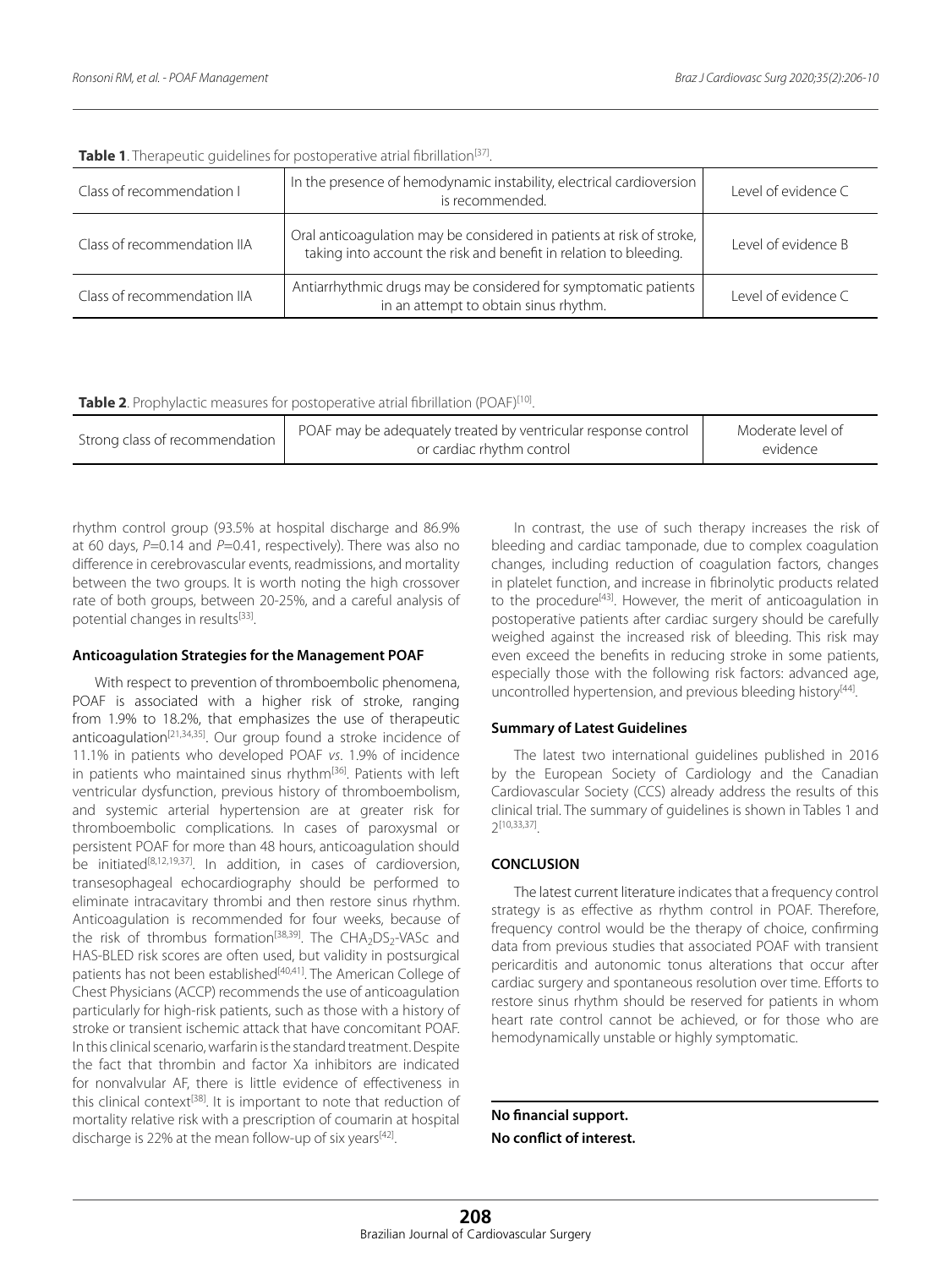#### **Authors' roles & responsibilities**

- RMR Substantial contributions to the conception or design of the work; or the acquisition, analysis, or interpretation of data for the work; drafting the work or revising it critically for important intellectual content; final approval of the version to be published
- AZMS Substantial contributions to the conception or design of the work; or the acquisition, analysis, or interpretation of data for the work; drafting the work or revising it critically for important intellectual content; final approval of the version to be published
- TLLL Substantial contributions to the conception or design of the work; or the acquisition, analysis, or interpretation of data for the work; drafting the work or revising it critically for important intellectual content; final approval of the version to be published
- GGL Substantial contributions to the conception or design of the work; or the acquisition, analysis, or interpretation of data for the work; drafting the work or revising it critically for important intellectual content; final approval of the version to be published

#### **REFERENCES**

- 1. Mariscalco G, Engström KG. Atrial fibrillation after cardiac surgery: risk factors and their temporal relationship in prophylactic drug strategy decision. Int J Cardiol. 2008;129(3):354-62. doi:10.1016/j. ijcard.2007.07.123.
- 2. Echahidi N, Pibarot P, O'Hara G, Mathieu P. Mechanisms, prevention, and treatment of atrial fibrillation after cardiac surgery. J Am Coll Cardiol. 2008;51(8):793-801. doi:10.1016/j.jacc.2007.10.043.
- 3. Aranki SF, Shaw DP, Adams DH, Rizzo RJ, Couper GS, VanderVliet M, et al. Predictors of atrial fibrillation after coronary artery surgery: current trends and impact on hospital resources. Circulation. 1996;94(3):390-7. doi:10.1161/01.CIR.94.3.390.
- 4. Villareal RP, Hariharan R, Liu BC, Kar B, Lee VV, Elayda M, et al. Postoperative atrial fibrillation and mortality after coronary artery bypass surgery. J Am Coll Cardiol. 2004;43(5):742-8. doi:10.1016/j.jacc.2003.11.023.
- 5. Creswell LL, Schuessler RB, Rosenbloom M, Cox JL. Hazards of postoperative atrial arrhythmias. Ann Thorac Surg. 1993;56(3):539-49. doi:10.1016/0003-4975(93)90894-n.
- 6. Hogue CW Jr, Creswell LL, Gutterman DD, Fleisher LA; American College of Chest Physicians. Epidemiology, mechanisms, and risks: American college of chest physicians guidelines for the prevention and management of postoperative atrial fibrillation after cardiac surgery. Chest. 2005;128(2 Suppl):9S-16S. doi:10.1378/chest.128.2\_suppl.9s.
- 7. Almassi GH, Schowalter T, Nicolosi AC, Aggarwal A, Moritz TE, Henderson WG, et al. Atrial fibrillation after cardiac surgery: a major morbid event? Ann Surg. 1997;226(4):501-11; discussion 511-3. doi:10.1097/00000658- 199710000-00011.
- 8. January CT, Wann LS, Alpert JS, Calkins H, Cigarroa JE, Cleveland JC, et al. 2014 AHA/ACC/HRS guideline for the management of patients with atrial fibrillation: executive summary: a report of the American college of cardiology/American heart association task force on practice guidelines and the heart rhythm society. Circulation. 2014;130(23):2071- 104. Erratum in: Circulation. 2014;130(23):e270-1. doi:10.1161/ CIR.0000000000000040.
- 9. Kirchhof P, Benussi S, Kotecha D, Ahlsson A, Atar D, Casadei B, et al. 2016 ESC guidelines for the management of atrial fibrillation developed in collaboration with EACTS. Eur Heart J. 2016;37(38):2893-2962. doi:10.1093/eurheartj/ehw210.
- 10. Macle L, Cairns J, Leblanc K, Tsang T, Skanes A, Cox JL, et al. 2016 focused update of the Canadian cardiovascular society guidelines for the management of atrial fibrillation. Can J Cardiol. 2016;32(10):1170-85. Erratum in: Can J Cardiol. 2017;33(4):552-3. doi:10.1016/j.cjca.2016.07.591.
- 11. Prystowsky EN. Management of atrial fibrillation: therapeutic options and clinical decisions. Am J Cardiol. 2000;85(10A):3D-11D. doi:10.1016/ s0002-9149(00)00908-5.
- 12. Rho RW, Bridges CR, Kocovic D. Management of postoperative arrhythmias. Semin Thorac Cardiovasc Surg. 2000;12(4):349-61. doi:10.1053/stcs.2000.21117.
- 13. Calkins H. Is less more for the treatment of atrial fibrillation after cardiac surgery? N Engl J Med. 2016;374(20):1977-8. doi:10.1056/NEJMe1604311.
- 14. Campbell TJ, Morgan JJ. Treatment of atrial arrhythmias after cardiac surgery with intravenous disopyramide. Aust N Z J Med. 1980;10(6):644- 9. doi:10.1111/j.1445-5994.1980.tb04246.x.
- 15. Cochrane AD, Siddins M, Rosenfeldt FL, Salamonsen R, McConaghy L, Marasco S, et al. A comparison of amiodarone and digoxin for treatment of supraventricular arrhythmias after cardiac surgery. Eur J Cardiothorac Surg. 1994;8(4):194-8. doi:10.1016/1010-7940(94)90114-7.
- 16. Lee JK, Klein GJ, Krahn AD, Yee R, Zarnke K, Simpson C, et al. Ratecontrol versus conversion strategy in postoperative atrial fibrillation: a prospective, randomized pilot study. Am Heart J. 2000;140(6):871-7. doi:10.1067/mhj.2000.111104.
- 17. Soucier RJ, Mirza S, Abordo MG, Berns E, Dalamagas HC, Hanna A, et al. Predictors of conversion of atrial fibrillation after cardiac operation in the absence of class I or III antiarrhythmic medications. Ann Thorac Surg. 2001;72(3):694-7; discussion 697-8. doi:10.1016/s0003-4975(01)02817-x.
- 18. Solomon AJ, Kouretas PC, Hopkins RA, Katz NM, Wallace RB, Hannan RL. Early discharge of patients with new-onset atrial fibrillation after cardiovascular surgery. Am Heart J. 1998;135(4):557-63. doi:10.1016/ s0002-8703(98)70267-4.
- 19. Martinez EA, Bass EB, Zimetbaum P, American College of Chest Physicians. Pharmacologic control of rhythm: American college of chest physicians guidelines for the prevention and management of postoperative atrial fibrillation after cardiac surgery. Chest. 2005;128(2 Suppl):48S-55S. doi:10.1378/chest.128.2\_suppl.48s.
- 20. Clemo HF, Wood MA, Gilligan DM, Ellenbogen KA. Intravenous amiodarone for acute heart rate control in the critically ill patient with atrial tachyarrhythmias. Am J Cardiol. 1998;81(5):594-8. doi:10.1016/ s0002-9149(97)00962-4.
- 21. Page RL, Kerber RE, Russell JK, Trouton T, Waktare J, Gallik D, et al. Biphasic versus monophasic shock waveform for conversion of atrial fibrillation: the results of an international randomized, double-blind multicenter trial. J Am Coll Cardiol. 2002;39(12):1956-63. doi:10.1016/ s0735-1097(02)01898-3.
- 22. James A. Reiffel DLP. Atrial fibrillation update 1996: Case III. Cardiovasc Rev Reports. 1996;17(8):31-44.
- 23. Geelen P, O'Hara GE, Roy N, Talajic M, Roy D, Plante S, et al. Comparison of propafenone versus procainamide for the acute treatment of atrial fibrillation after cardiac surgery. Am J Cardiol. 1999;84(3):345-7, A8-9. doi:10.1016/s0002-9149(99)00292-1.
- 24. Di Biasi P, Scrofani R, Paje A, Cappiello E, Mangini A, Santoli C. Intravenous amiodarone vs propafenone for atrial fibrillation and flutter after cardiac operation. Eur J Cardiothorac Surg. 1995;9(10):587-91. doi:10.1016/ s1010-7940(05)80011-9.
- 25. VanderLugt JT, Mattioni T, Denker S, Torchiana D, Ahern T, Wakefield LK, et al. Efficacy and safety of ibutilide fumarate for the conversion of